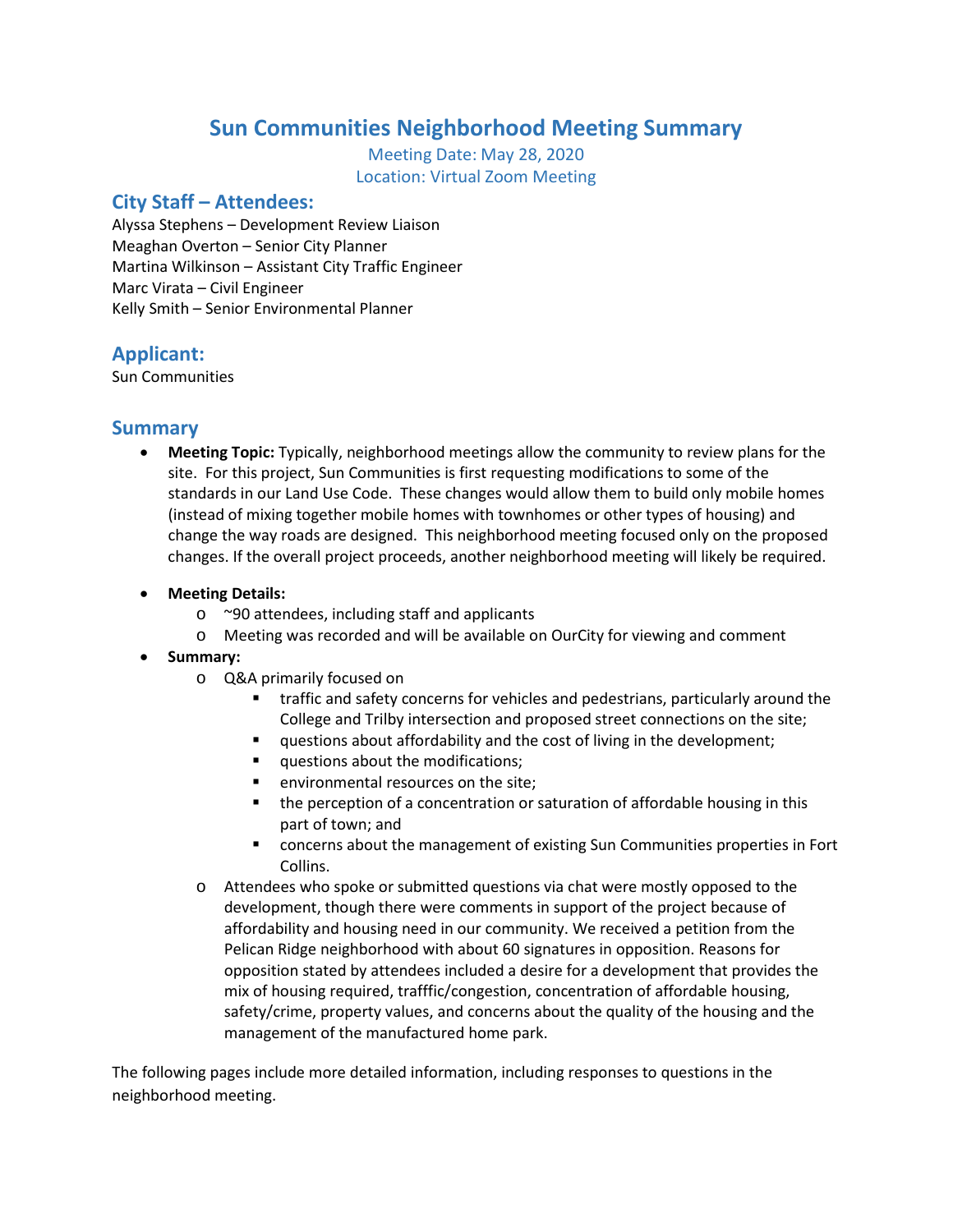## **The Modifications**

The first request is for a modification of the number of housing types required in the Low Density, Mixed-Use Neighborhood (LMN) Zone. A development of this size would typically require four different housing types (manufactured homes, townhouses, single-family detached, etc). Any one housing type can comprise up to 80% of the total dwelling units. For this project, Sun Communities is proposing a modification that would allow them to provide one housing type – manufactured homes. The second modification relates to the requirements for street-like private drives in the Land Use Code. The Land Use Code requires detached sidewalks with either parallel or angled parking. The applicants are proposing attached sidewalks with no parking on the street.

- **Why can't you do multiple housing types when other developments around you have done so?**
	- o Applicant: Our business focuses strictly on manufactured housing/RV parks; don't build other types of housing. Best product from an affordability perspective and focusing on one type of housing promotes efficiencies and economies of scale which is important for affordability.
	- o Applicant: Manufactured housing provides a lower barrier to entry to get into your own home and provides some additional benefits beyond apartment living (own home, own driveway).
	- o Applicant: Because of our buying power in the industry, we will have considerable variety within the community; we don't want it to look like military housing – variety in roofs pitches, color, etc.
- **How much were the streets narrowed with this modification request?**
	- o Applicant: 18 feet travel lanes, City's cross-section is 23 feet including parking. Travel lanes are similar in width to City requirements.
- **Could you consider taking 7 feet from rear yards to provide detached sidewalks and a tree lawn?** Creates a more inviting streetscape.
	- o Applicant: We could look at it. Lots of infrastructure that goes into that. You get a lot of efficiencies when the sidewalk is right off the street. We're comfortable with a narrower corridor. Landscaping and trees make a big difference.

# **Traffic**

The current application with the City is not a development proposal, so there isn't a traffic review at this stage of the process. If/when the project moves forwards towards a development submittal, the City will require a Traffic Impact Study.

- Question: **What is the timeline for the improvements to College and Trilby?**
	- City: Anticipated that project could start at end of next year, and most of the construction to take place in 2022.
- Comment: I live along Trilby Rd and have been in this area for over 40 years. People die at the intersection of Trilby and College all the time; it is a very dangerous intersection. Only way into my neighborhood is Debra Dr. My kids play in the front yard. These people are good people, quaint neighborhood. We are worried about safety and impact of the traffic on the neighborhood.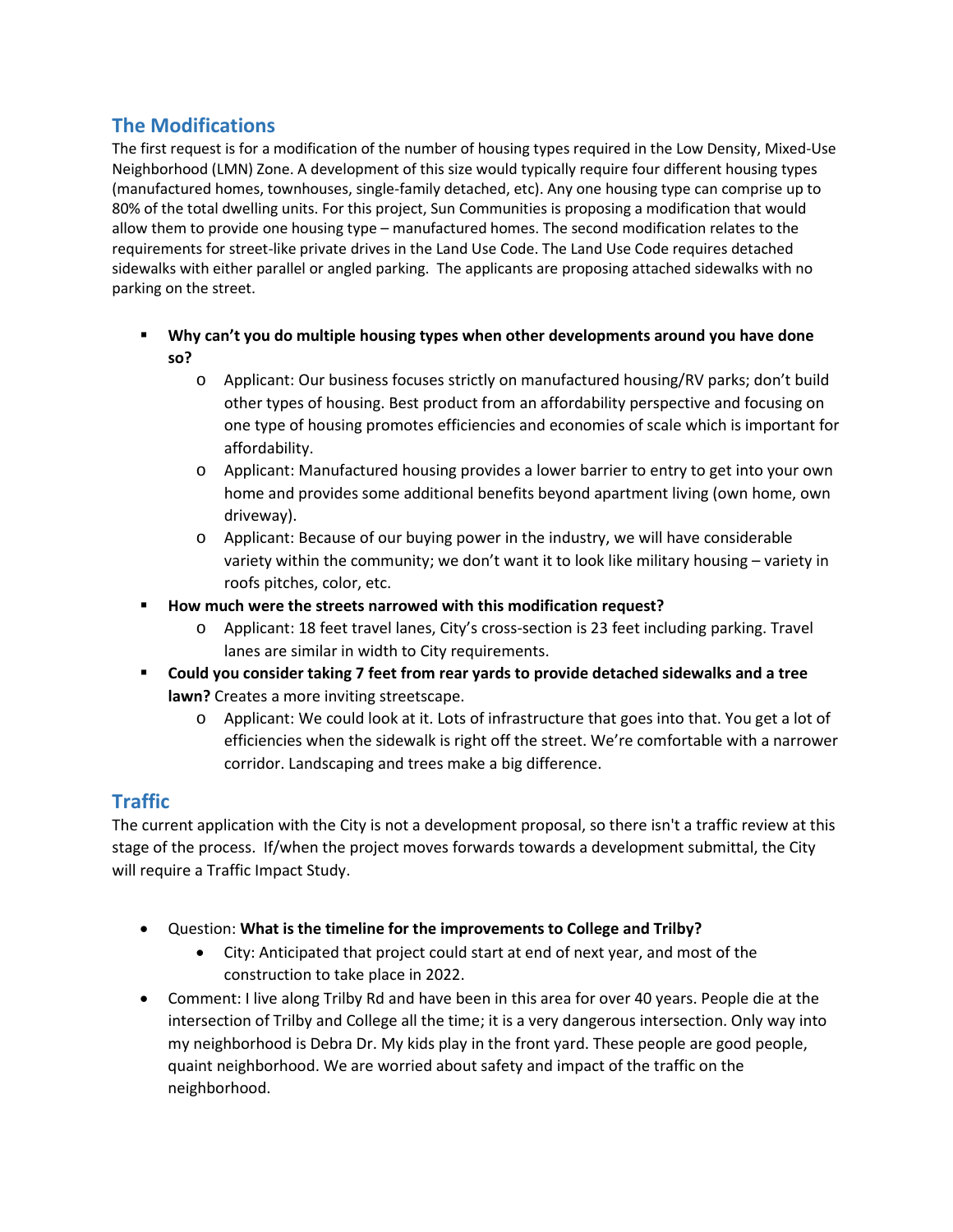- City: We concur with many of the comments about safety at College and Trilby. There is a \$5.5million capital project happening soon to re-do that intersection. Pedestrian safety is another thing we will ask the applicant to evaluate as part of their development proposal and the traffic study. They need to tell us what the Level of Service impacts will be not only for vehicles but also pedestrians and bicycles.
- Comment/Question: I do not believe there should be street connections with Provincetowne to Crown Ride Lane or Autumn Ridge Drive, especially with some of the recent on-street parking changes and narrow lanes. There are currently 487 units of affordable housing in this section of town, and this proposal will add 200 more units, why is this part of the community getting so much affordable housing?
	- Applicant: City's preference is for interconnected neighborhoods and streets, however some of the connections are not essential for us; open to eliminating or changing connection points.
	- City: Lots of questions about the traffic impact of this proposal. Because it has not been formally submitted yet, there is not complete information to review in the form of a traffic study. If the project moves forward, the applicant will be required do a full traffic impact study that looks at access points, connectivity, and impacts on adjacent roadways and intersections, such as Autumn Ridge and Trilby/College. Those are all questions that need to be answered. Our standards dictate a project would not be recommended until they mitigate their impacts and meet requirements for operations and safety.

### **Affordability**

In the summer of 2019, City Council initiated a moratorium on the acceptance of development applications that could result in the partial or total closing of manufactured housing communities. Since then, City staff have been exploring possible changes to the zoning and regulation of mobile home parks. Manufactured housing is an important and significant form of private, unsubsidized, affordable housing in Fort Collins. Councilmembers directed staff to investigate livability issues at these communities and to help clarify rights and responsibilities of manufactured housing owners and residents.

- **What are the anticipated land lease fees per manufactured home lot? How much will they increase on average per month? Per year?**
	- o Applicant: The *projected* monthly land lease for year 1 is around \$750/month. (For comparison, Skyline is \$759/month and Timber Ridge \$649/month.) Historically, Sun has rental rate increases of about 2% - 4% per year and the majority of that increase goes back into the community for maintenance and repairs.
- **Can Section 8 vouchers be used on these?** 
	- o Applicant: Sun does not currently have considerable utilization of Section 8 vouchers within their portfolio. We would need to discuss this further with the City if it's something they would like us to pursue.
- **Will there be deed restrictions? What makes a project affordable?**
	- o City: The City's definition of affordable housing that requires the rental or purchase price must be affordable to someone earning 80% of less of our area median income,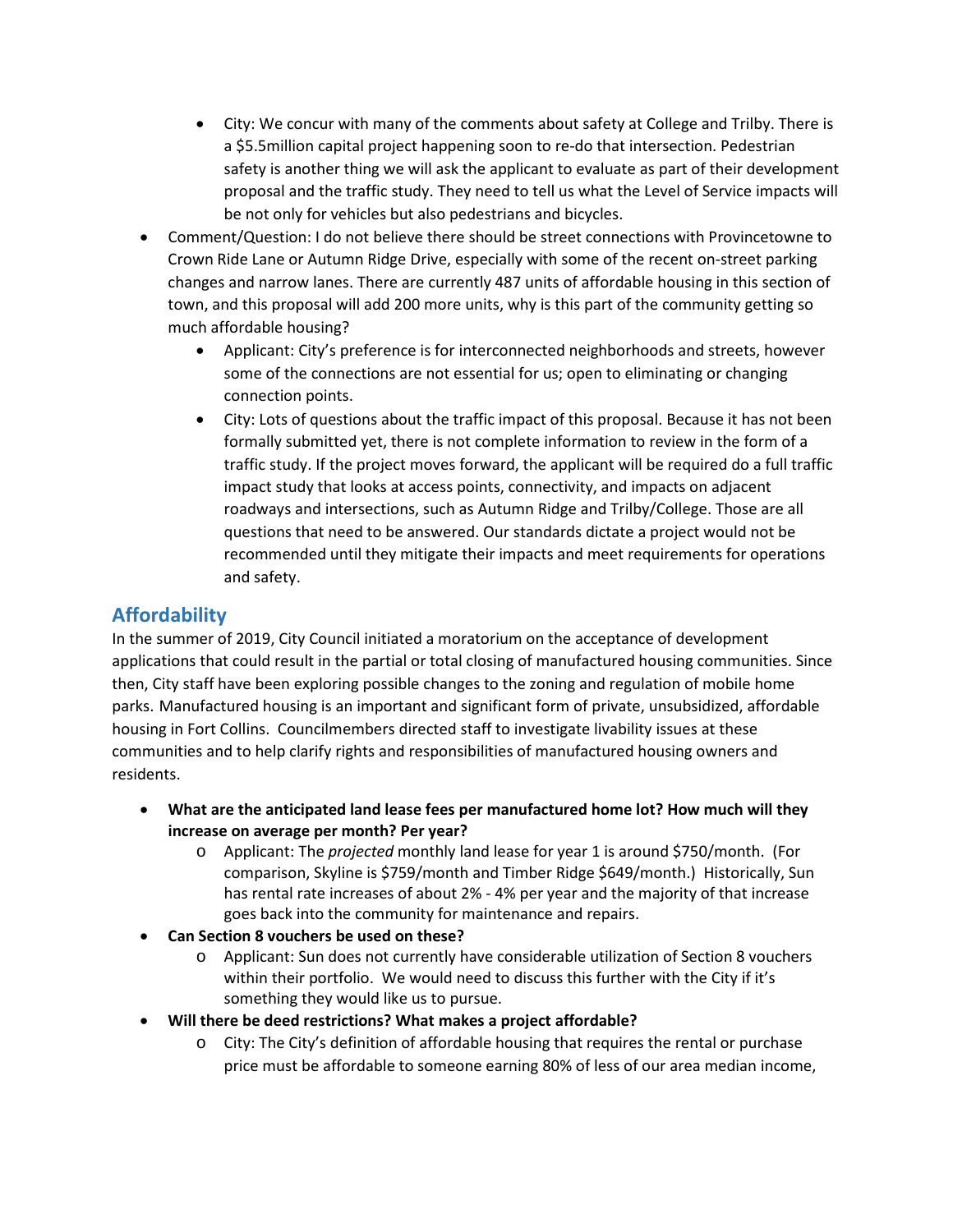which is set by HUD. Affordable housing also must be deed restricted for a minimum of 20-years.

- o City: There are certain qualification requirements that occur with affordable housing developments. For this particular project, this is likely considered a form of attainable housing, as there has been no discussion yet about deed restrictions.
- **Can you describe the affordability of the proposed units?**
	- o Applicant: Last year, Sun took in 55,000 applications to live in one of their communities which speaks towards the need for additional affordable housing.
	- o Applicant: Built and designed to be high-quality and affordable at the same time. \$150,000-200,000 range instead of \$300,000-\$400,000 for a typical home in Fort Collins.
	- o People do build equity in their homes, see this in resident-to-resident sales.
- **Will the units be owner occupied or rentals? What about investors renting things out instead of encouraging home ownership?**
	- o Applicant: We do not allow investor properties; we do rent some of the units ourselves. We anticipate a combination of home sales and supplemented with rentals. We have been renting houses in our communities since 2002. A lot of people think renters bring down the value of a community. We do frequent inspections of the homes, have rules to maintain curb appeal. Between 8-12% of residents who rent end up purchasing their homes each year.
- Comment: I applaud Sun Communities. We need affordable housing. There are lots of these comments about trailer trash, which are driven by fear. I believe this dealbreaker for this proposal may be the traffic issue. Trying to make a left to get out onto Trilby and you could be waiting for half a day.
	- o City: A big piece of this will be determining what the required mitigation along Trilby will be to make that access point function well. That will need to be figured out for this project to move forward.
- Comment: John does not seem to understand our desire for affordable housing in Fort Collins. Their high-end RV parks are nice, but \$100-200 a night to stay there. Only 2 brown colored people in their renderings. Not the right developer for this land.
	- $\circ$  Applicant: Trying to show the types of finishes that would be associated with this development so we can build a community that everyone is proud to have. RV resorts are different in nature, serve a different purpose. We look at the entire spectrum to learn from all of our properties to get the best outcomes. Have an incredible amount of diversity within our communities.

### **Management and Policies**

- Question: Thank the City of Fort Collins and staff from Sun Communities for this meeting. My husband and I were distressed when we heard about this. We have considered moving out of the area. Question for John: **Were you considering this community to be a senior community?** Our experience is that a senior community property is usually kept up better, less crime or problems with drugs.
	- o Applicant: Our plan is to have an all-ages community. That said, we have a high demographic within all our communities that are 55+. 1/3 of our portfolio is age-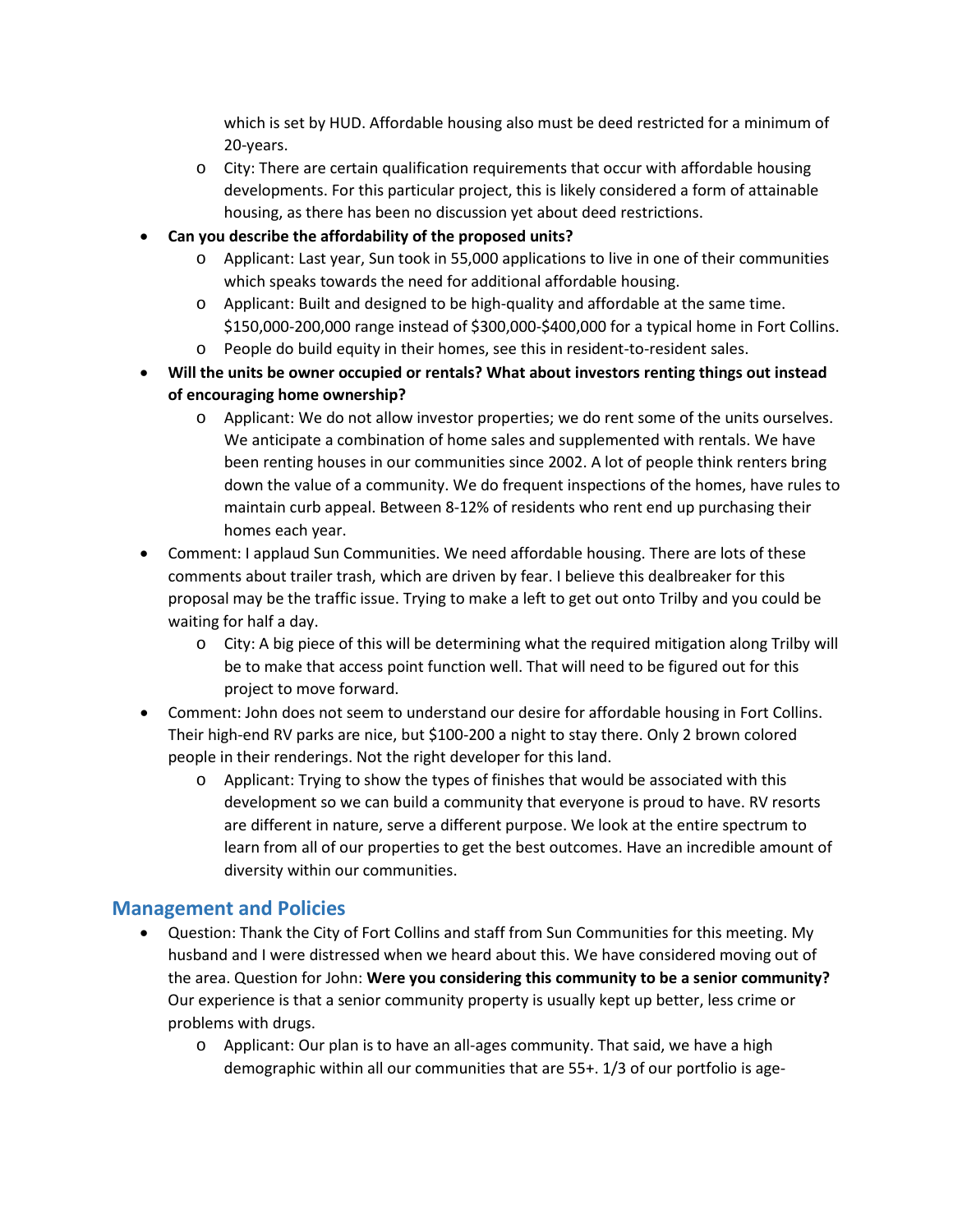restricted. I understand your concerns, that is why we have the rules and regulations we have in our community for maintenance.

- $\circ$  Applicant: We did a study in a different community and looked at the crime grid, and we had a lower instance of crime in our community than the surrounding area. I'd be comfortable saying that we'd be happy to run a similar analysis for Fort Collins.
- **Will people be able to move existing mobile homes onto the property?**
	- o Applicant: No. New homes only will be allowed.
- **Are there opportunities to designate handicap and/or aging in place design?**
	- o Applicant: Certainly. All of Sun's manufacturers are able to modify designs for handicapped accessibility.
- **How do you explain your poor online reviews from other Sun properties in Fort Collins and around the US?**
	- o Applicant: It is important to have context around the few negative reviews against the overwhelming positive reviews the Sun brand has along with Sun's NPS scores. Unfortunately, people that are not happy with their experience seem to generally be more vocal than those that are happy with their experience.

#### **Neighborhood Impact**

- Question: We have started to look seriously for another house because of this proposal. Worried about loss of property value. Submitted a petition signed by 66 neighbors. Would argue that the City should not allow the modification because it is detrimental to the public good: Strain on Trilby, more kids at Thompson school district which is already low on funds, concentration of affordable housing instead of mixed throughout city. Housing types requirement is an opportunity to mix income-restricted housing in with other kinds of housing, it is a very important requirement. What will the City do about low-income housing in our part of town?
	- o City: The City has not seen or experienced deed-restricted affordable housing lowering property values nearby, and the Land Use Code is silent regarding property values when reviewing and evaluation a development proposal.
	- o City: Affordable and deed-restricted is located throughout the community. Most of the affordable housing in the community is located in the northern portion of Fort Collins. There is a fair amount of deed-restricted in the southwest part of town but there is a great need for it and not seeing a saturation in this part of town.
- Comment: Applaud comments from Pelican Ridge, urge the City not to approve this modification as well. Lots of affordable housing around us, lots of affordability in this area. Concerned with all the things people have already said. Traffic, congestion on Crown Ridge and Debra. This looks like a great community, but not for this section of town.
- Comment: I also wish to chime in with previous people and say that this doesn't need to be built in this section of town. Roughly 500 affordable housing units in this section of town. Lakeview on the Rise put in over every objection and everything stated about road conditions, and the City didn't listen to us at all. If you put more affordable housing in here, there will be almost 700 units of affordable housing in a concentrated location.